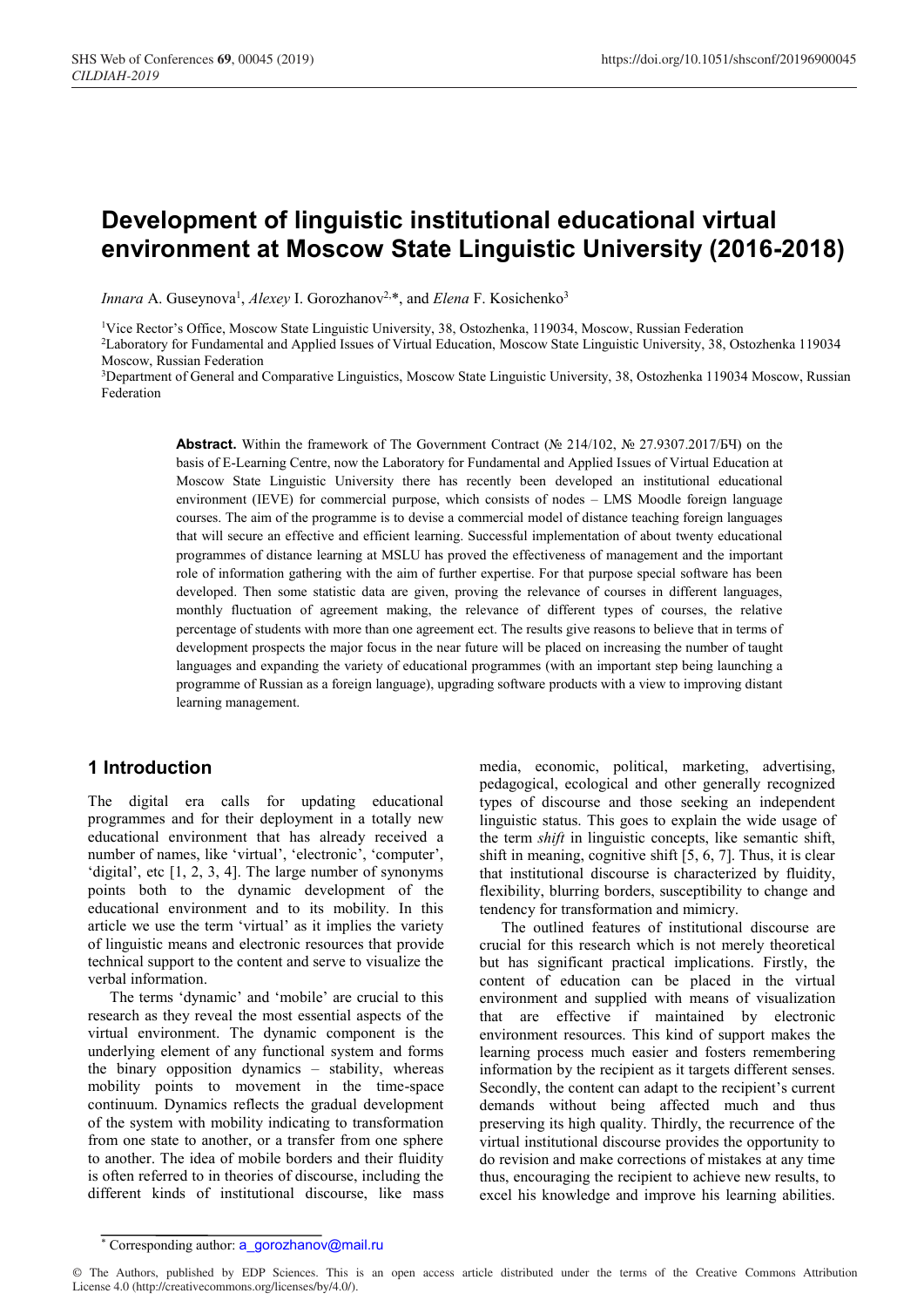no less decisive factor is the difference between the virtual institutional educational environment and online learning. In this regard it seems important to describe the specific features of both phenomena and to determine the approaches to online learning with reliance on the existing teaching and learning practices.

It's common knowledge that today a high level of foreign language proficiency increases job opportunities and applicants' competitiveness on the job market and helps to solve practical tasks that emerge in the course of cross-cultural interaction. This circumstance has triggered two tendencies that require explanation in terms of the differences between the virtual educational environment on the one hand and large-scale online teaching on the other hand. The crucial difference is that large-scale online teaching targets the mass recipient who expects to be entertained and to have a pleasant leisure time while dealing with the information he gets. Institutional educational space suggests that the recipient should improve his qualification and professionalism, which makes this kind of space rather unique as it takes into account two factors, namely the factor of professional occupation and the specificity of professional activity of each concrete person.

Thus, we have ground to conclude that large-scale online teaching transforms education, which is basically a social, cultural and historical phenomenon into a consumer good, noticeably devaluing it in this way. This results in lower educational standards, pseudoaccessibility to the content and the recipient's quite groundless confidence in his high competence. With this tendency in view massive online teaching can be regarded as a preliminary stage of education that encourages the person's interest in some content, or in a subject. Interpreted in this way massive online teaching should be studied as part, or a stage of continuous learning that has a long scientific tradition both in the Russian Federation and in other countries.

In this article we develop an innovative approach to education as a social institution and aim to revise and share the experience we have gained in developing mechanisms that secure the inclusion of foreign language teaching in the virtual educational environment.

## **2 Problem statement**

Within the framework of The Government Contract ( $N<sub>2</sub>$ 214/102, Nº 27.9307.2017/БЧ) on the basis of E-Learning Centre, now the Laboratory for Fundamental and Applied Issues of Virtual Education at Moscow State Linguistic University there has recently been developed an institutional educational environment (IEVE) for commercial purpose, which consists of nodes – LMS Moodle foreign language courses.

The aim of the programme is to devise a commercial model of distance teaching foreign languages that will secure an effective and efficient learning. The system relies on the principle of individual approach, which suggests replacement of learning in groups by the scheme 'one student – one teacher'  $[8, p. 3]$ .

Both factors – commercial learning and the individual approach – are closely related, as having to pay for education the student expects more attention from the teacher. Online group learning cannot meet the student's expectations as the participants in the group usually have different levels of language proficiency and, living in different time zones, may have difficulty with attending group webinars at regular hours.

With this in view there has been worked out a system of solutions that will serve to organize a proper teaching structure, choose appropriate teaching methods, devise LMS Moodle courses and adjust them to teaching foreign languages.

By December 2018 the following additional education programmes had been developed and implemented (in the alphabetic order):

 A Communicative Grammar of English (advanced level of English)

 A Communicative Grammar of German (advanced level of German)

- A Course in English (for beginners)
- A Course in English (for advanced learners)
- A Course in Spanish (for beginners)
- A Course in Spanish (for advanced learners)
- A Course in German (for advanced learners)
- A Course in French (for beginners)
- A Course in French (for advanced learners)
- A Course in French (for advanced learners 2)

 Written Translation of Mass Media Texts (advanced level of English). Stage I. Language, Education, Arts

 Written Translation of Mass Media Texts (advanced level of English). Stage II. Society, Economics, Environment

 Written Translation of Mass Media Texts (advanced level of Spanish). Stage I. Politics, Society, Education

 Written Translation of Mass Media Texts (advanced level of Spanish). Stage II. Politics, Economics, Sports

 Written Translation of Mass Media Texts (advanced level of German). Stage I. Culture and Arts, Education, Travelling, Innovations

 Written Translation of Mass Media Texts (advanced level of German). Stage II. Economics, Environment, Scientific Research, Innovations

 Written Translation of Mass Media Texts (advanced level of French). Stage I. News Press, Education, Problems of French Youth

 Written Translation of Mass Media Texts (advanced level of French). Stage II. Global Problems of Today

 Difficulties of English Grammar in an Authentic Text

 Difficulties of German Grammar in an Authentic Text

The educational programmes 'Difficulties of English Grammar in an Authentic Text' and 'Difficulties of German Grammar in an Authentic Text' are retraining programmes (72 hours / 2 credit hours).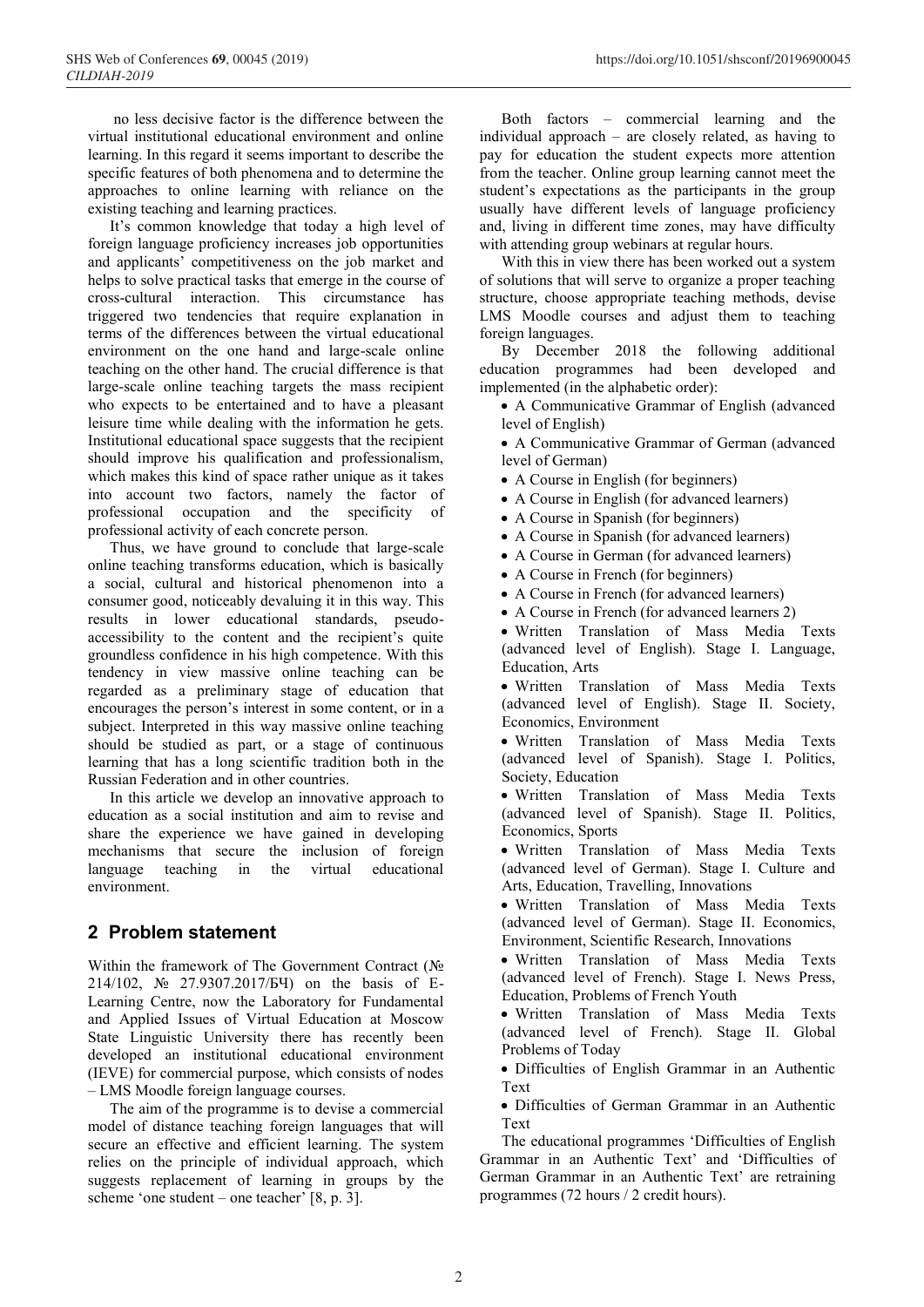Successful implementation of the enlisted educational programmes of distance learning at MSLU has proved the effectiveness of management and the important role of information gathering with the aim of further expertise. It has been experimentally proved that without specialized software programmes planning future work may be hindered. The reason is that, when the system is used as an IEVE node, the LMS Moodle protocoling subsystem cannot meet the requirements of a concrete organization to filling out paperwork. To meet the challenges and overcome the problem it was highly important to define objectives aimed at raising the efficiency of management and increasing the quality of analyzing the process and the results of online teaching foreign languages in the IEVE.

The objectives are as follows:

- Record of all teachers and students.
- Record of all implemented educational programmes (courses).
- Record of teachers' engagement in teaching a certain course.
- Record of each current agreement.
- Monthly record of the work done by each teacher.
- Monthly record of supervision of each educational
- programme.
- Record of the current and performed agreements.
- Compiling monthly reports.
- Compiling statistics reports.

#### **3 Software Development**

The chosen instrument of developing the application was Python programming language (version 3), graphical library PyQt5 and the data base SQLite. As a result, a stable improved version of a standalone application with a graphical user interface was created.

The data base of the application consists of five tables:

- authorized records of teacher's admission to educational programmes;
- course records of implemented courses;
- courses for teacher records of current agreements;
- student records of students;
- $\bullet$  teacher records of teachers.
- The table 'authorized' has the following columns:
- $\bullet$  id a unique record identifier;
- $\bullet$  teacher a unique record identifier of the teacher table;
- $\bullet$  course a unique record identifier of the course table;
- limit date the closing date in the YYYY-MM-DD (further on all dates are used in this format).

The 'course' table has the following columns:

- $\bullet$  id a unique record identifier;
- $\bullet$  coursename the full name of the course;
- $\bullet$  coursevolume the volume of the course in hours;
- course VC the number of online consultations in the videoconference mode;
- course WT the number of open tasks;
- courseprice the course fees;
- course VC price the payment to the teacher for one consultation in the videoconference mode;
- courseWTprice the payment to the teacher for assessing one open task;
- courseManaging the payment to the supervisor of the educational programme;
- $\bullet$  courseshort a short name of the course;
- courseLang the language of the given course.

The table 'coursesforteacher' has the following columns:

- $\bullet$  id a unique record identifier;
- active a note of the course being active or inactive (record of the current and performed agreements);
- $\bullet$  course a unique identifier of the record from the course table;
- $\bullet$  teacher a unique identifier of the record from the teacher table;
- $\bullet$  student a unique identifier of the record from the student table;
- examiner a unique identifier of the record from the teacher table;
- agreement the number of the agreement;
- agreemdate the date of the agreement;
- startdate the starting date of the course;
- $\bullet$  duration the duration of the course;
- $\bullet$  examplate the date of the examination;
- certificate the date of getting the Certificate;
- $\bullet$  certnumber the number of the Certificate:
- $\bullet$  extra extra information;
- $\bullet$  discount the level of discount;
- $\bullet$  price the education fees under agreement;
- addconsultprice the fee for one extra consultation in the videoconference mode;
- addconsultquant the number of the paid extra consultations in the videoconference mode.
- The table 'student' has the following columns:
- $\bullet$  id a unique identifier of the record;
- famname student's family name;
- name student's first name:
- fathname the student's middle name;
- $\bullet$  phone the student's phone number;
- email the student's e-mail;
- $\bullet$  date of birth the student's date of birth;
- passport the student's passport number;
- extra extra information.
- The table 'teacher' has the following columns:
- $\bullet$  id a unique identifier of the record;
- famname the teacher's family name;
- name the teacher's name;
- fathname the teacher's middle name;
- phone he teacher's telephone number;
- position the teacher's position at the university;
- email the teacher's e-mal:
- extra extra information.

Once the programme is launched tables of record of current and performed agreements are created. Each table has the following columns: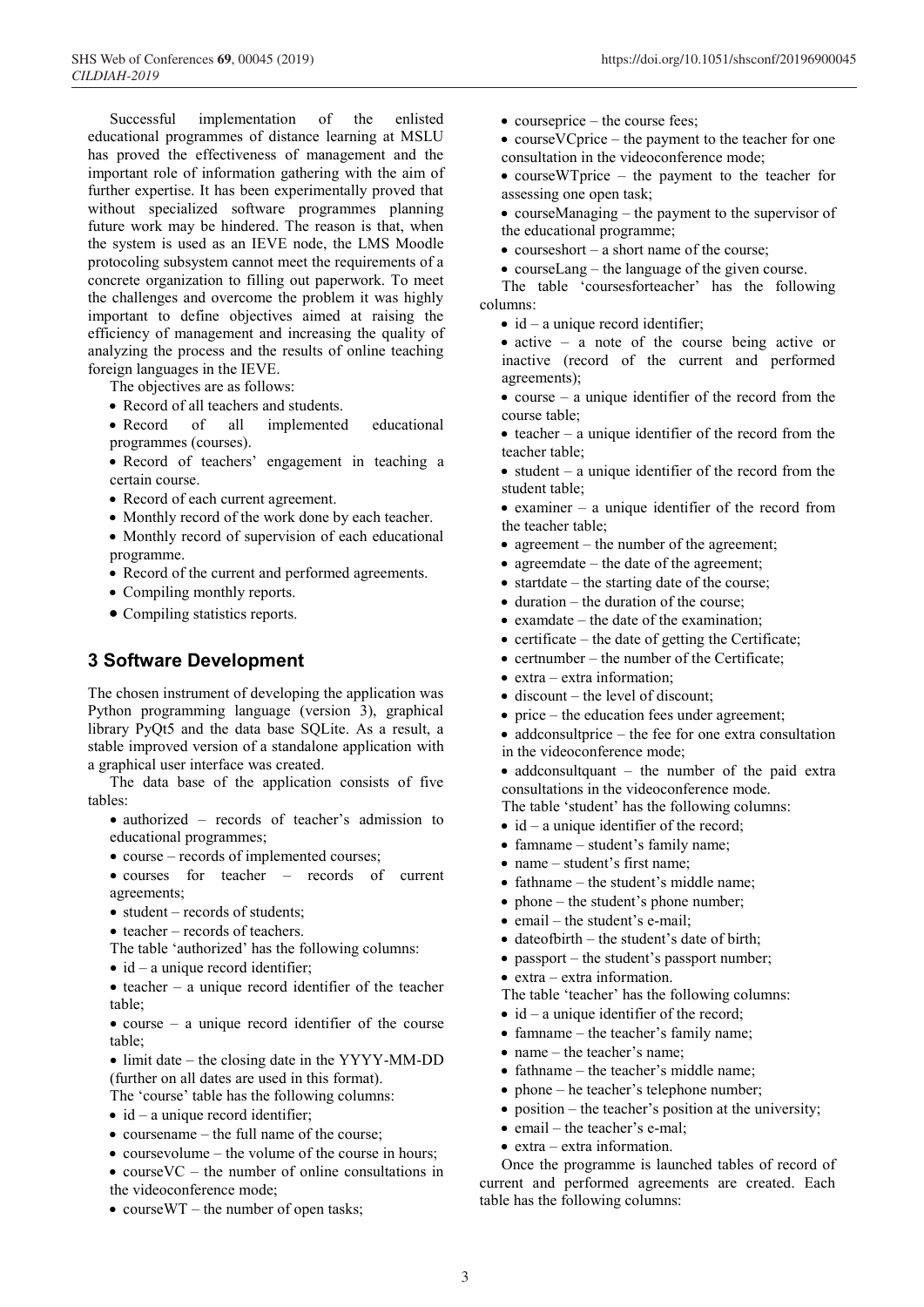- id a unique identifier of the record;
- month the reference month;
- vconf the number of consultations in the videoconference mode during the reference month;
- $\bullet$  opentask the number of the assessed open tasks during the reference month;
- managing payment to the supervisor of the educational programme during the reference month.

If, for example, the duration of a course under the agreement is 120 days with 1 September, 2016 being the beginning date, the table will contain ten rows (four rows for each month under the agreement plus six spare months to account for unforeseen circumstances). The spaces in the columns 'vconf', 'opentask' and 'managing' will stay unfilled, whereas the vertical cell month will be filled with the names of the months starting with the beginning of the course (in YYYY-Month format).

The interface of the application contains menu items (File, Courses, Students, Teachers, Financial, Help). The main widget of the application has seven tabs (Courses, Students, Teachers, Authorized, CST, CST Tables, Reports).

Clicking on the tabs Courses, Students, Teachers, Authorized and CST shows the content of the respective table ('course', 'student', 'teacher', 'authorized' or 'coursesforteacher').

Over the table the button for adding a new record is placed. All tables have vertical and horizontal scroll bars, and all columns are sortable.

The 'CST' table not only shows the data but analyses them. When the cursor is pointed to the duration cell the number of days – starting with the first class and up to the current date – is shown. If the term of the course has expired the respective cell is coloured red. If the cell of the exam date is filled but the cell of the final date of the course is not, it is coloured red, too. Thus, keeping track of the agreement status and of certificate issue date is quite easy.

Likewise, the Teacher tab reflects information about admission of teachers to this or that course, shows the remaining days and uses the red background colour to indicate the end of this period (with the number of the remaining days below 61).

The CST Tables tab consists of automatically created tables that contain information about work under agreement and some other information. These tables are arranged in form of tabs, each of which is marked with the respective agreement number. By default, only active agreements are shown, however the menu item  $SCT \rightarrow$ Show Active Agr and  $SCT \rightarrow$  Show Not Active Agr makes switching between active and not active agreements possible. The difference is that the data of not active agreements are not subject to corrections.

Thus, each tab of the 'agreement' contains:

- the student's first, middle and family names;
- the full name of the course;
- information about fees and discounts;
- $\bullet$  the starting date of the course:
- the duration of the course under the agreement;
- the teacher's first, middle and family names;

• the number of consultations in the videoconference mode under the agreement and the payment the teacher receives for each;

• the number of open tasks under the agreement and the payment the teacher receives for each;

• the payment to the supervisor of the educational programme;

• the number and the price of extra consultations in the video conference mode;

• an editable table with records of work under the agreement;

• a button that saves the current table with records of work under the agreement after corrections.

The editable table with records of work under the agreement also performs analysis of the entered data. When being filled the lower line of the table – coloured grey – shows the balance of the amount (payments for consultations, assessed open tasks, supervision).

Once zero value is reached (all expenses are paid) the background colour turns green. If the balance is in the red, the background colour turns red (Attention!). It makes work with a large number of agreements easier.

The fact that the module analyzes data and thus contributes to decision-making brings it closer to expert systems, the most essential property of which is storing and structuring knowledge [9, p. 33].

The CSTTables tab has a single button with help of which it is possible to save all tables that account for all works under all active agreements. The 'teachers' –> 'Active Teachers' menu item forms a TXT file, that contains a list of all teachers who are currently working under agreements with a specific reference to the agreement number, the student's family name and a short name of the course. This information is necessary, for instance, every time payment orders for certain periods are prepared. The 'teachers'  $\rightarrow$  'Assignments' Graded' menu item forms a TXT file that contains a full account of the work done by a certain teacher within a certain period of time. Let us now consider this function of the application more closely.

A drawback of the standard version of LMS Moodle 3.0 is the inflexibility of the report about the operations performed in the system, which is the result of the protocoling subsystem disadvantage. The thing is that the choice of the time range is limited either by a concrete date or by all days at once, which is rather inconvenient as a day's report is not informative and a report on the whole period is excessive. Partially this problem can be solved by means of reducing the period of time during which logs are stored, for instance 365 days or 180 days. However, this decision can lead to loss of data, which is why it is not that satisfactory.

Our task was to track how many open tasks had been assessed by a teacher within a certain period of time. To accomplish the task a report was generated that relied on the following settings: System  $\rightarrow$  All participants  $\rightarrow$  All days  $\rightarrow$  All activities  $\rightarrow$  Update  $\rightarrow$  Teaching  $\rightarrow$ Standard log. The option in bold type is the only possibility to limit the selection. Besides, the final report is loaded from the web server as a CSV file with commas acting as delimiters (Comma Separated Values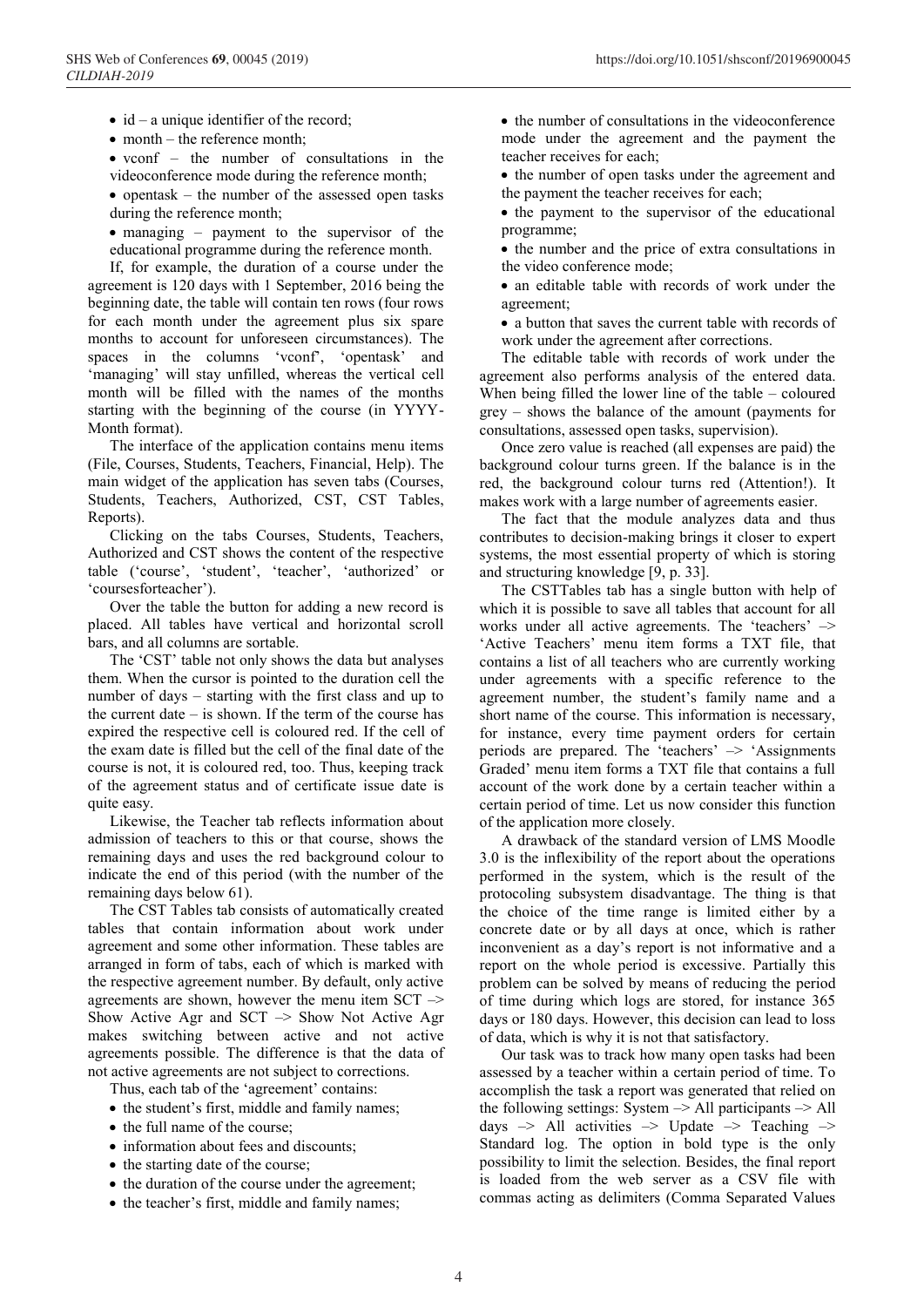text file). Finally, the received file is processed to detect open tasks and to delete duplications (in case the same task was assessed more than once, after mistakes correction, for instance).

At the next stage special TXT files that contain a list of teacher's consultations in the videoconference mode are processed in search of files that refer to the chosen period of time. Finally, there appears a report in form of a TXT file that reflects the time span with all dates for each teacher:

- the date and the time of each assessed open task for each student with the name of this task;
- $\bullet$  the date and the time of each consultation in the videoconference mode with reference to each student;
- the overall number of assessed open tasks and consultations of each teacher.

This kind of report is the basis for compiling financial statements according to which teachers get their pay for a concrete period of work in the IEVE.

The Financial –> General Report menu item mainly serves to generate the content of the Report tab that provides the following information:

- the number and the value of active agreements;
- the number and the value of performed agreements;
- the number and value of all agreements;
- the average value of one agreement:
- the annual report on all agreements.

The last one indicates the total number and the value of agreements performed each year (starting with the current year and downwards). The same scheme works for each month (from January to December) inside each year. Then follows a report on languages (the number and the value of agreements with regard to each language taught). Finally, there is a report on the courses (the number and the value of agreements with regard to each course). The button 'Printable General Report' under the main widget serves to generate a graphical report as an HTML file on the basis of all indicated data.

Another option of the overall financial report is the possibility of producing a monthly account of payments to teachers with indication of the number of each agreement, the number of consultations and assessed tasks.

The Financial  $\rightarrow$  Month's Payments menu item produces a file that contains an HTML file with graphical account of monthly payments to teachers in accordance with all kind of agreements.

The tables 'course' (an account of current courses), 'coursesforteacher' (an account of concluded agreements), 'student' (an account of students) and 'teacher' (an account of teachers) have the option of correcting entries with immediate updates of all related tables without restarting the programme.

The described module helps to carry out the mainstreaming of the managing body work and take timely measures (produce all kind of drafts and documents). The programming code of the application is about 3000 lines long [10].

The time during which the described application was tested and used reveals noticeable improvements in the

quality of documents, transparency of management, scaling-up, which leads to a substantial rise in the number of agreements with a minimum increase in the number of the staff.

#### **4 Statistic Data**

Statistic data that reflect the work during the whole period are provided below.

The average fee for one course made up 21 522 RUB.

The average fee of one of the total number of agreements with students made up 21 760 RUB.

The most popular language turned out to be English with French, German and Spanish to follow (Please, refer to Chart 1)\* :



**Chart 1**. The relevance of courses in different languages.

Despite the fact that concluding an agreement and embarking on a course can take place practically any time of year, due to academic tradition the index reaches its highest point in September with its lowest point in March and July, and insignificant increases in November and February (Please, refer to Chart 2):



**Chart 2**. Monthly fluctuation of agreement making.

Here and further on all statistic information is presented in specific "units", that reflect relative, not absolute data. Thus, in Chart 1 the number of agreements for Spanish equals «1»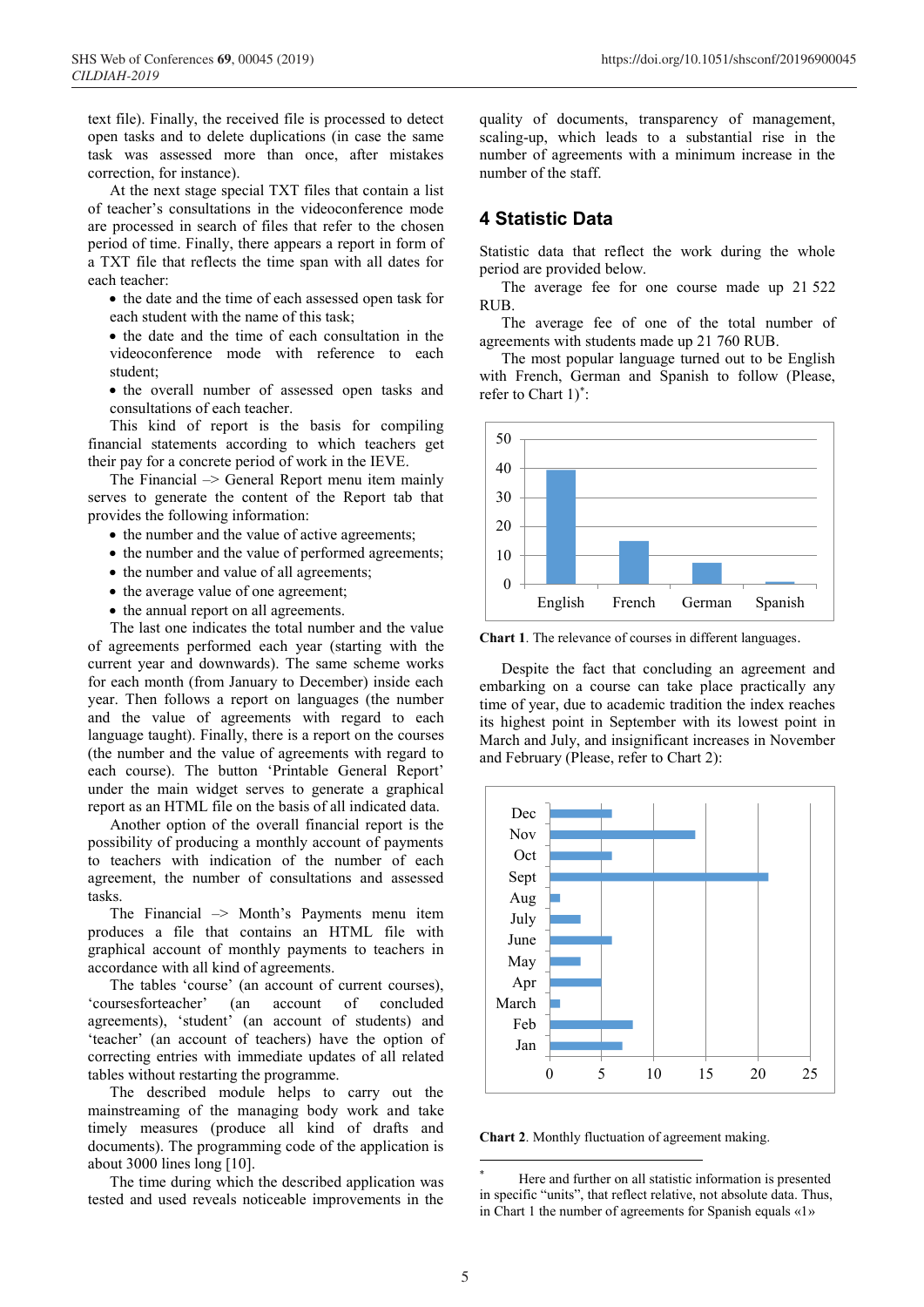SHS Web of Conferences **69**, 00045 (2019) https://doi.org/10.1051/shsconf/20196900045

Courses of Practical English prove to be the most popular with courses in Written Translation and courses in Communicative Grammar to follow (Please, refer to Chart 3):



**Chart 3**. The relevance of different types of courses.

The most popular is the course «Written Translation of Mass Media Texts (advanced level of English). Stage 1. Language, Education, Arts» – 25,83 % of all agreements.

The share of students who successfully cope with the educational programme amounts to 94,35 %, which is a very high index. Less than 1 % of all students successfully cope with the main part of the educational programme but refuse to take an exam.

The percentage of students who have accomplished more than one course is relatively high. (Please, refer to Chart 4):



**Chart 4**. The relative percentage of students with more than one agreement.

The share of students who learn different foreign languages of all students who made more than one agreement is 3,22 %.

45,97 % of all students used 5–10 % discounts for the courses mainly on the ground of having a diploma of higher education with honours, which proves that these students have developed great abilities of time management.

Only 3,23 % of all students used the opportunity of extra paid consultations, which goes to prove a proper balance between the number of consultations with the teacher and tasks for self study in educational programmes. In other words students tend to make an agreement for a new course instead of adding consultations in the mode of videoconferences to the course they are currently doing.

### **5 Conclusion**

The achieved results prove that the adopted concept of distance learning is quite successful. The employed learning management system – Moodle 3, which was slightly modified programmatically and adjusted to the administrator's tools, has turned out to be a reliable instrument of teaching foreign languages.

Being unable to introduce large-scale open online courses worldwide but yet determined to implement more programmes and attract more students, MSLU research team came up with the decision to provide the earlier developed courses with opportunities of individual consultations in the videoconferencing mode, which is currently the most demanded service in the IEVE. The major reason for this popularity is the possibility of interpersonal contact with the teacher, which secures knowledge transfer from one individual to another and forms the basis of the learning process.

The commercial nature of the courses encourages the developers to pay more attention to the quality of the Elearning process and to meeting students' needs without converting education into fun or leisure time, which is often associated with IT-based learning. This approach helps to promote distance learning and teaches students to work independently and manage their time without ruining the basic principles of classroom education, namely the principle of communication (particularly between the teacher and the student) and the principles of reflection, personal growth, respect for human values, etc.

The results give reasons to believe that in terms of development prospects the major focus in the near future will be placed on increasing the number of taught languages and expanding the variety of educational programmes (with an important step being launching a programme of Russian as a foreign language), upgrading software products with a view to improving distant learning management.

#### **References**

- 1. P.Dillenbourg, Workshop on virtual learning environments by the University of Geneva, *Virtual Learning Environments*, Retrieved from: http://tecfa.unige.ch/tecfa/publicat/dil-papers-2/Dil.7.5.18.pdf (2002)
- 2. Z.Strakova, I.Cimermanova, Electronic Journal Of E-Learning, *Developing Reflective Skills of Student*